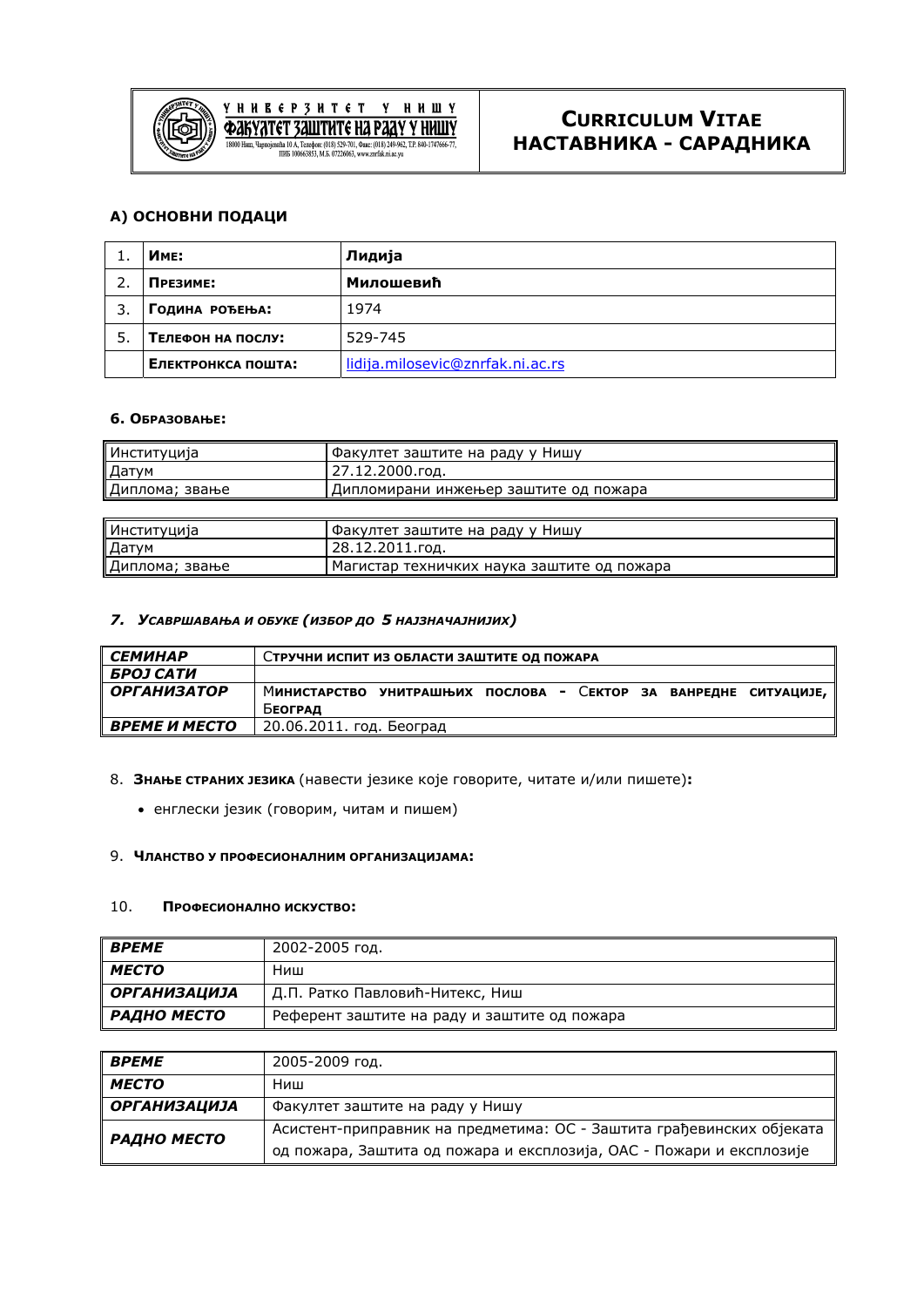| <b>BPEME</b> | 2009-2012 год.                                                         |
|--------------|------------------------------------------------------------------------|
| <b>MECTO</b> | Ниш                                                                    |
| ОРГАНИЗАЦИЈА | Факултет заштите на раду у Нишу                                        |
|              | Асистент-приправник на предметима:                                     |
| РАДНО МЕСТО  | ОС - Заштита грађевинских објеката од пожара, Заштита од пожара и      |
|              | експлозија, ОАС - Пожари и експлозије, ДАС - Заштита зграда од пожара, |
|              | Теорија отпорности на дејство пожара, Ванредне ситуације               |

| <b>BPEME</b>       | $2012 -$                                                               |
|--------------------|------------------------------------------------------------------------|
| <b>MECTO</b>       | Ниш                                                                    |
| ОРГАНИЗАЦИЈА       | Факултет заштите на раду у Нишу                                        |
|                    | Асистент на предметима:                                                |
| <b>РАДНО МЕСТО</b> | ОС - Заштита грађевинских објеката од пожара, Заштита од пожара и      |
|                    | експлозија, ОАС - Пожари и експлозије, ДАС - Заштита зграда од пожара, |
|                    | Теорија отпорности на дејство пожара, Ванредне ситуације               |

#### 11. **УЧЕШЋЕ НА НАУЧНО-ИСТРАЖИВАЧКИМ И ДРУГИМ ПРОЈЕКТИМА** *(ИЗБОР ДО 5 НАЈЗНАЧАЈНИЈИХ)***:**

| <b>BPEME</b>       |  |
|--------------------|--|
| <b>MECTO</b>       |  |
| <b>ФИНАНСИРАЊЕ</b> |  |
| НАЗИВ ПРОЈЕКТА     |  |
| <b>ПОЗИЦИЈА</b>    |  |

#### 12. **РАДОВИ (ИЗБОР ОД 20 НАЈЗНАЧАЈНИЈИХ)**

- 1. Mihajlovic E., **Milosević L**., Djordjevic A., Radosavljevic J., Zivkovic N., Fire Hazards in Flotation Processing of Copper Ore, *Požární ochrana 2012 - Sborník přednášek - XXI ročníku mezinárodní konference*, VŠB - Technická univerzita Ostrava, Ostrava, Česká republika, pp. 169-171, 2012, ISBN 978-80-7385-115-6
- 2. Mihajlovic E., **Milosević L**., Radosavljevic J., Djordjevic A., Zivkovic Lj., Fire Risk Assessment for Bubanj Landfill, City of Niš, Serbia, *Požární ochrana 2012 - Sborník přednášek - XXI ročníku mezinárodní konference*, VŠB - Technická univerzita Ostrava, Ostrava, Česká republika, pp. 172- 174, 2012, ISBN 978-80-7385-115-6
- 3. Пешић Д., Цветановић С., **Милошевић Л.** Својства бетона у условима пожара, *Техника*, година LXVII 2012, број 2, Наше грађевинарство 66 (2012), стр. 193-198, Савез инжењера и техничара Србије, Београд, 2012, ISSN 0040-2176
- 4. **Milošević L**., Pešić D. Calculation of Fire Resistance of Reinforced Concrete Column by the Zone Method, *Transactions of the VTŠ-Technical university of Ostrava, Safety Engineering Series*, Vol. VI, No. 2, 2011, pp. 6-10, ISSN 1801-1764
- 5. Pešić D., Blagojević M., **Milošević L.**, Milojević M. Garage fire with and without sprinklers using FDS, *The 16th Conference of the series Man and Working Environment, Internacional Conference Safety of Technical Systems in Living and Working Environment,* Proceedings, pp. 61-65, University of Niš, Faculty of occupational safetu in Niš, 2011, ISBN 978-86-6093-035-6
- 6. Pešić D., Blagojević M., **Milošević L.** Heat and mass Exchange Between Compartment Fire an Environment, *Požární ochrana 2011 - Sborník přednášek - XX ročníku mezinárodní konference*, VŠB - Technická univerzita Ostrava, Ostrava, Česká republika, pp. 269-271, 2011, ISBN 978-80- 7385-102-6
- 7. Пешић Д., **Милошевић Л.**, Цветановић С. Процена носеће способности грађевинских конструкција оштећених у пожару, *Техника*, година LXVI 2011, број 1, Наше грађевинарство 65 (2011), стр. 21-26, Савез инжењера и техничара Србије, Београд, 2011, ISSN 0040-2176